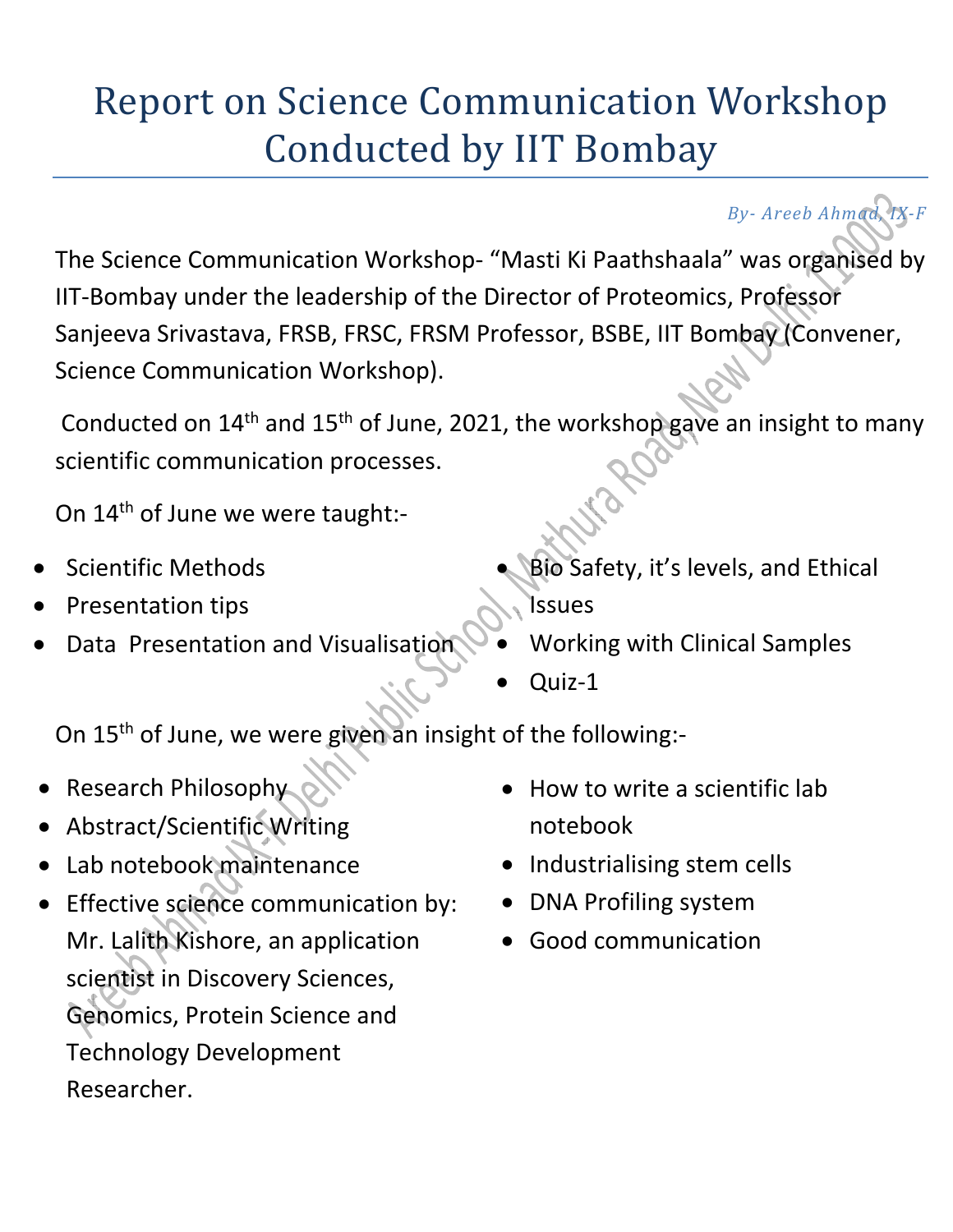Various assignments were given to the participants under Junior, Middle and Senior group of students and Research Scholars, and I was selected in the finals to make a Power Point presentation on gene cloning and the video for the same. It was uploaded by them on YouTube. I also wrote an article on the rise and fall of cloning stars.

After completion of all the tasks assigned, it went to the jury for evaluation and I won three prizes in the following category in the Junior Group:<br>
2<sup>nd</sup> place in "Best Presentation"<br>
3<sup>rd</sup> place in "Best Writer"<br>
3<sup>rd</sup> place in "Best Writer"

2<sup>nd</sup> place in "Best Presentation"

2<sup>nd</sup> place in "quiz competition"

3rd place in "Best Writer"

This workshop provided an insight into one of the most alien topics I even doubted the existence of. It gave me all I needed to know about them and at least be able to make it understandable to another person. My scientific presentation skills improved enormously after attending this workshop. It gave me a very brief but informative background on every topic. The assignments were challenging for me, but the brilliant explanation allowed me to be one of the best writers. The importance of properly maintaining lab notebooks dawned on me. Finally, the quizzes proved to be the toughest for me, but still the inspiring words of the guest speakers were recalled and so I could complete them without being completely hopeless at them. Finally, this workshop provided me with such a treasure of knowledge that no paid or unpaid workshops could ever do it. I am thankful to the guest speakers and Sanjeeva sir, the only professor who actually accepted a volley of entries from me. Taking out his time for this, accepting my responses and entries was something no other person would entertain as such, but Sir gave them as much attention as any other entry. This will be the best and most unforgettable learning experience of my life.

Thank you!